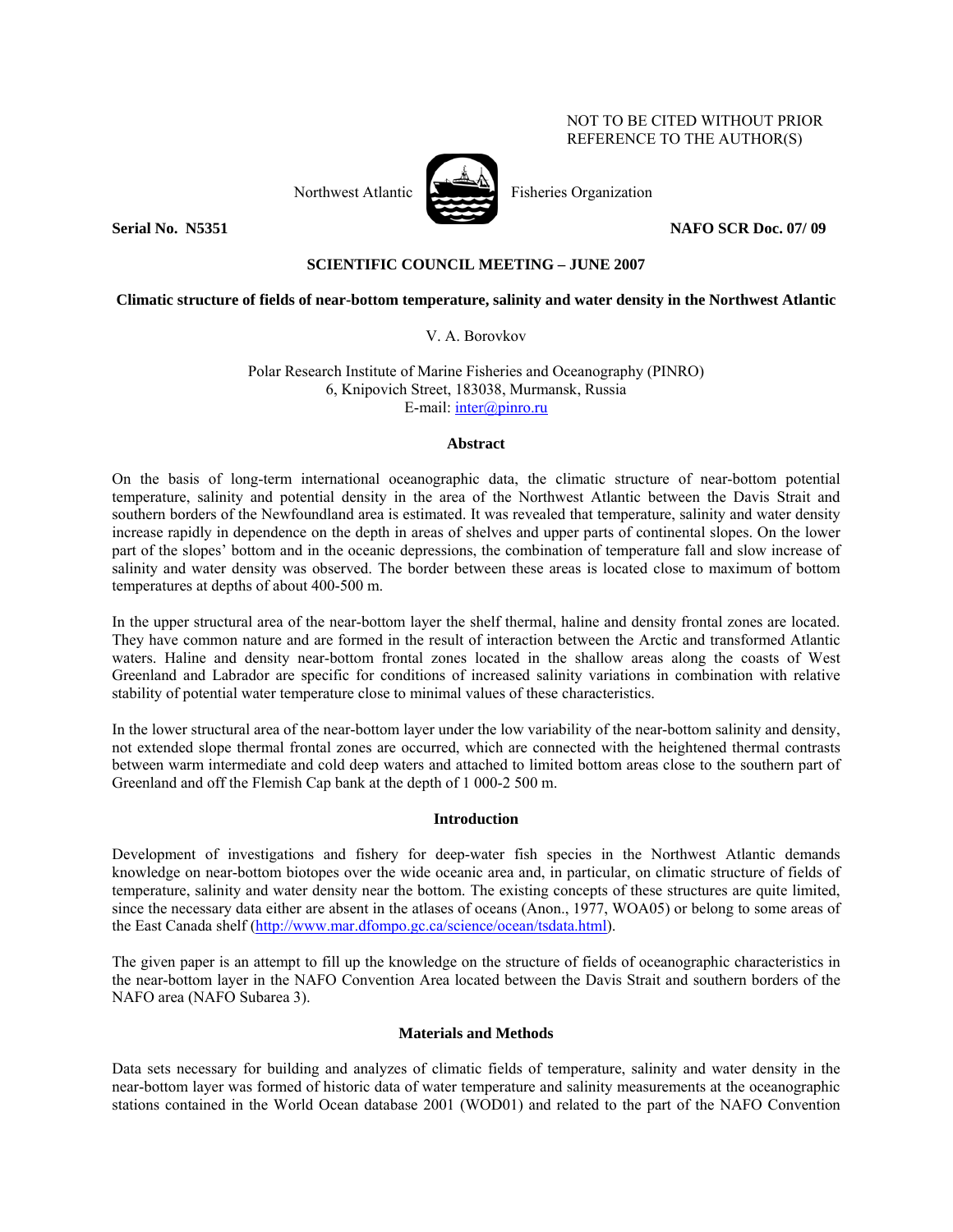Area located in the position  $40^{\circ}$ -66°15´N,  $42^{\circ}$ -64°40´W. Because of the presence in the input data of a large number of stations, in which the lower horizon of measurements was sufficiently distant from the bottom, the necessity arose to select data in order to exclude these stations. Taking into account methodological limitations of bathometric measurements dominating in the historic database, the following conditions were accepted as selection criteria:

- 1. BD < 200 m: BD LOD < 5 m:
- 2. BD > 200 m:  $(BD LOD)/BD \le 0.02$ ,

where BD – depth of the bottom, LOD – the last observation depth.

In accordance with the mentioned criteria, stations with the absent near-bottom measurements of water temperature and salinity, as well as backup stations and stations in fjords and off the coast at depths not less than 40 m, were excluded from the initial file. The last operation, as well as calculations and visualization of fields of potential temperature, salinity and potential water density in the near-bottom layer were carried out with the use of the ODV program [Schlitzer, R., 2005]. The use of the potential temperature and potential density was caused by the necessity of exclusion of the effect of water compressibility at the analysis of fields of the near-bottom characteristics in the interval of depths from several tens of meters to several kilometers. The resultant file united data of 25.1 thou. stations collected in the period of 1910-2000 (Fig. 1).

To estimate the spatial heterogeneity of near-bottom oceanographic characteristics the calculation and analysis of their horizontal gradients were done. With this aim the files of near-bottom water characteristics were preliminary interpolated with the use of SURFER program into junctions of a regular grid with a step of 33.3 km, and then the obtained data were used for calculation of the absolute values of horizontal gradients of the analyzed characteristics.

Determination of near-bottom frontal zones was carried out by analysis of fields of horizontal gradients of nearbottom oceanographic characteristics in accordance with criteria of K. N. Fedorov [Fedorov, 1983], who determines the frontal zones as areas with horizontal gradients of properties exceeding much those at the average even distribution of properties between their sustain minimum and maximum. As threshold values for thermal frontal zones in the investigated area, the values were accepted of horizontal gradients of the near-bottom potential temperature  $0.045^{\circ}$ C•km<sup>-1</sup>, those for frontal zones in the fields of near-bottom salinity – 0.017 km<sup>-1</sup> and potential density –  $0.012*10^{-3}$  kg\*m<sup>-4</sup>. Location of frontal zones is identified by location of maxima of horizontal gradients equal or exceeding the mentioned threshold values; and lines, connecting the points of the computational grid corresponding to these conditions, are conditionally determined as axes of frontal zones.

#### **Results and Discussion**

## *A field of near-bottom potential temperature*

Climatic annual distribution of near-bottom potential temperature and location of axes of near-bottom thermal frontal zones are in Figure 2. A common character of a potential temperature field reflects the combination of two opposite tendencies of its variation in dependence on depth:

- The increase of temperature from minimum  $\langle 1^{\circ}C \rangle$  in shallow coastal parts of the shelf areas, where the Arctic origin waters are distributed, to maximum  $(>3.3^{\circ}C)$  located on the continental slopes at depths from 150-300 to 1 500-1 800 m and belonging to various modifications of waters of the Atlantic (sub-tropic) origin;
- The subsequent monotonous decline from the mentioned maximum to the relative minimum  $(1.5-2.3\textdegree C)$ located in the oceanic depressions and caused by distribution in the near-bottom layers of these areas of cold waters with high salinity and density formed by the Denmark Strait Overflow Water (DSOW).

A band of maximum of near-bottom potential temperature  $(\theta_{max})$  bordered the continental slopes divides not only the areas with opposite signs of temperature variation with the depth, but two groups of thermal near-bottom frontal zones in these areas as well. One of them is localized in the area of near-bottom temperature growth with the depth predominantly on shelves or along their edges and, therefore, can be conditionally determined as a system of shelf near-bottom thermal zones. The other group of near-bottom frontal zones, in which the lowering of near-bottom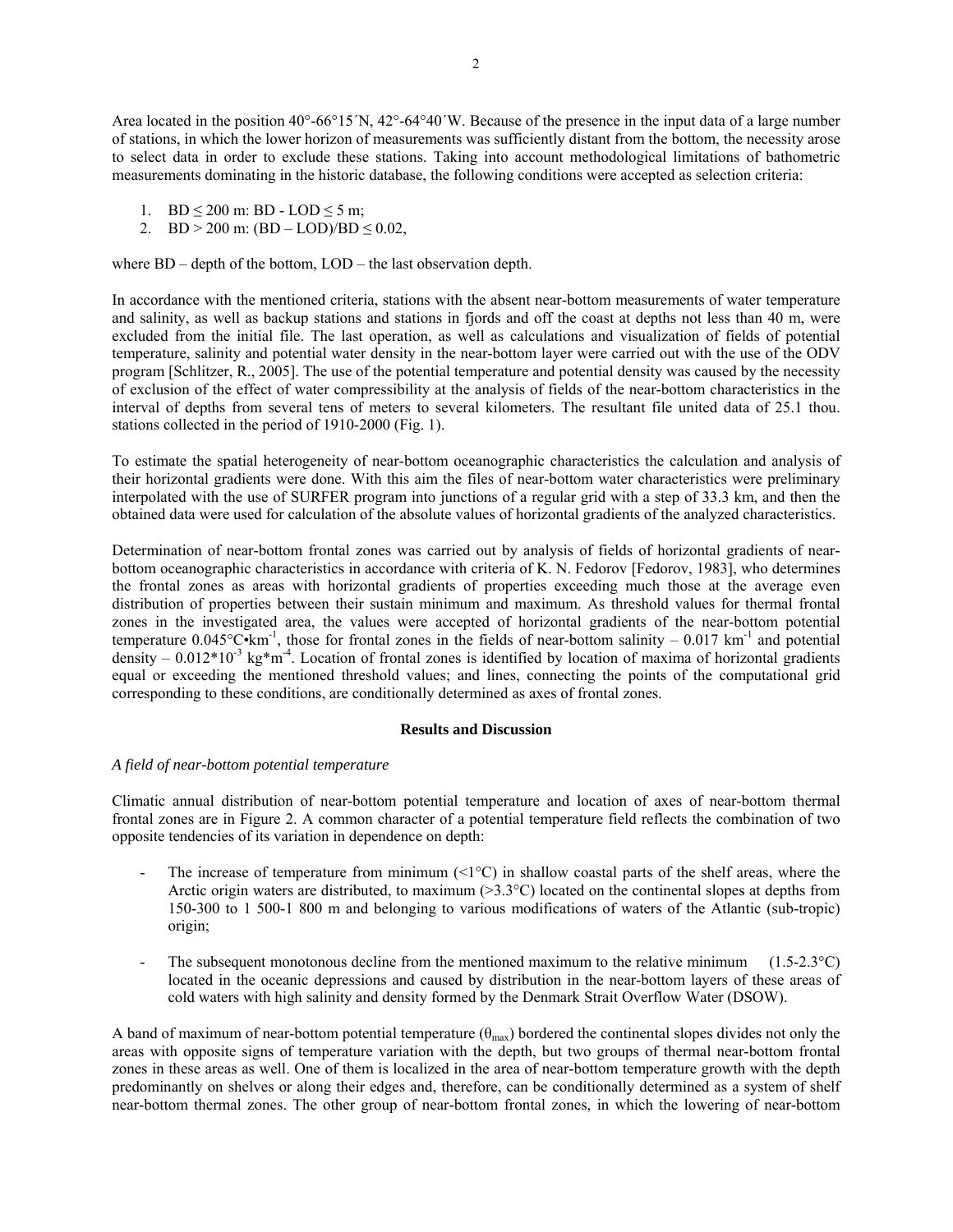temperature with the increase of the bottom depth is sharper than the surrounding background, is revealed only in limited areas of continental slopes to the southwest of Greenland and in the area of Flemish Cap and conditionally determined as slope thermal near-bottom frontal zones.

The difference in modifications of Atlantic waters forming the band of maximum temperatures in the near-bottom layer close to the shelves edge is expressed in differences of a value of this maximum in various parts of the discussed area. The largest temperature values (5-6°C) in this band are localized on the southwestern slopes of the Great Bank and connected with so called slope waters distributed along the northern periphery of the Gulf Stream. Somewhat lower value of maximum of near-bottom temperatures is in the area of the southern Greenland (4-5°C), which belongs to both the transformed Irminger waters and Northwest Atlantic Mode Water (NWAMW) with temperature of 2-5°C and salinity of 34.5-34.85; the latter ones are formed on the northern periphery of the North Atlantic Current under the influence of the Labrador Current waters [Buch, 2000]. The least values of temperature (about 3.5°C) are in a sector of a band of maximum temperatures located above the continental slope along the East Canada between the Davis Strait and a "tail" of the Great Bank; this area is predominantly formed by the NWAMW mentioned above.

Analysis of thermal structure of near-bottom waters zoned with the account of differences of temperatures maxima is presented in Fig. 3. These data show the presence of opposite by sign tendencies of temperature variation under the increase of the bottom depth, as well as the location of its maxima and minima in the shallow shelf areas (the absolute minimum), over the continental slopes (maximum) and in the oceanic depressions (the relative minimum).

In the range of temperature increase with the depth, i.e. in areas of interaction of cold Arctic and warm transformed Atlantic waters, there are zones of temperature heightened horizontal gradients, corresponding to shelf thermal nearbottom frontal zones, together with areas of relative gradual variation of temperature with the depth. In these zones the potential temperature varies within range from  $-1^{\circ}C$  to 5°C in the depth range from 80-100 to 400-450 m. Mean depth of the shelf thermal near-bottom frontal zones reveals a ratability to the depth of maximum of near-bottom temperature and reaches the largest value (290 m) in the area of distribution of the Baffin Land Current and the Labrador Current.

As it comes from Figures 2 and 3, the slope thermal near-bottom frontal zones belong to the area of decrease of the near-bottom potential temperature with the depth and are formed at depths from 900 to 2 900 m in the interval of potential temperature 4.5-2.1°C. Differing from the shelf areas, the depth of areas of the slope thermal near-bottom frontal zones increases with the decrease of the near-bottom temperature, and their extension is relatively small and limited by the local areas.

## *A field of near-bottom salinity*

A climatic annual field of the near-bottom salinity shown in Figure 4 is characterized by its increase over the whole range of depth from minimal salinity 32.0-33.0 in the shelf areas to maximum of 34.95-34.98 in the oceanic depressions. The largest swings of salinity are located on the shelves and in the upper part of continental slopes; and in the deepwater the variability of salinity is very small. Therefore, large horizontal gradients of the near-bottom salinity identifying near-bottom haline frontal zones are concentrated in the discussed area exclusively in the first hundreds meters of the bottom depth. These frontal zones are the product of interactions of the Arctic waters with low salinity and transformed Atlantic waters with higher salinity (higher than 34.5).

In the limited shallow areas of the shelf of the southwestern part of Greenland and off the coast of Labrador both the pairs of haline frontal zones located in the neighborhood and the branches of these zones are occurred. One of the paired or branching haline frontal zone is located closer to the shore and corresponds to the sharp variation of salinity in the range of its relatively low values, whereas areas of this frontal zone located farther in the sea belong to intervals of higher salinity.

The haline structure of near-bottom waters is shown in detail in a series of diagrams of correspondence of nearbottom salinity and modules of its horizontal gradients to the bottom depth (Fig. 5), which are differentiated in accordance with regional differences of maxima of near-bottom temperatures. The presented data demonstrate the obvious presence of two areas of increase of salinity with the depth: an area of rapid growth of near-bottom salinity in the range from minimal values  $(\leq 33.0)$  in the coastal parts of the shelf to 34.5-34.7 in the upper part of continental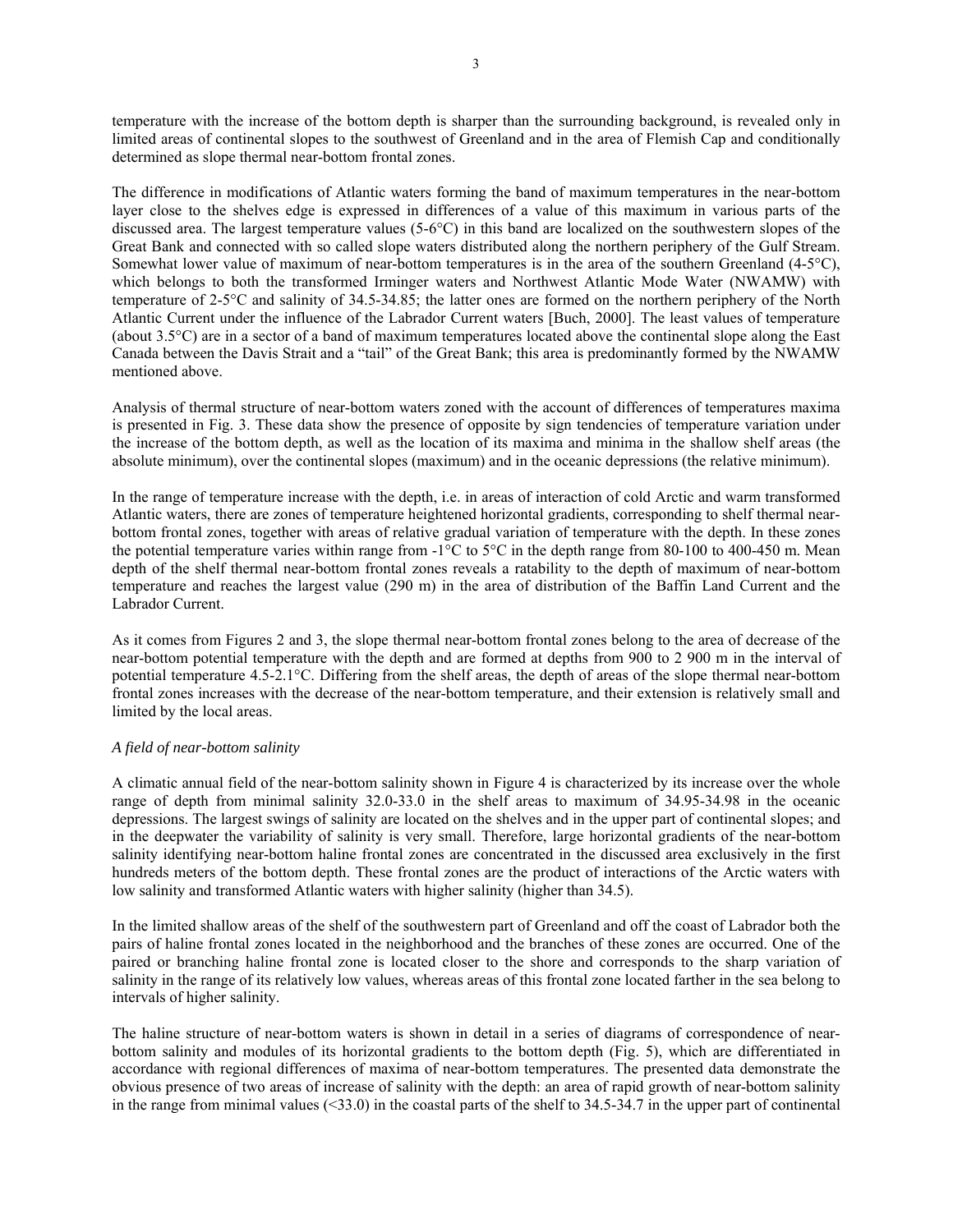slopes at the bottom depth of about 450m, and the area of its slow variation located deeper. The upper part of nearbottom salinity variation includes the haline near-bottom frontal zones. Similar to shelf thermal near-bottom frontal zones, their haline counterparts expresses a tendency to increase a depth of location under the increase of salinity; and the largest average depth of areas of this zone belongs also to the area of distribution of cold currents system along the east Canada.

A specific feature of the spatial heterogeneity of the near-bottom salinity is small areas of haline near-bottom frontal zones, which are formed off the coast under temperature and salinity close to their minima. Formation of these zones takes place under the combination of the relative stability of temperature and salinity growth that is expressed (see below) in areas of quasi-horizontal areas of non-linear θS-correlations.

## *A field of near-bottom potential density*

Climatic annual distribution of the water potential density in the near-bottom layer of the discussed area (Figure 6) is characterized by its increase with the depth over the whole depth range, and the most sufficient variations of this characteristic, similar to near-bottom potential temperature and salinity, takes place in areas of shelves and in the upper part of continental slopes. In these areas, where the increase of near-bottom temperature with the depth blend with the increase of the near-bottom salinity, the contributions of these characteristics into variation of near-bottom density are the opposite ones, and therefore, the observed accelerated growth of density reflects the domination of the effect of salinity variations. The contributions of both characteristics are positive and provide jointly for the resultant slow increase of water density in deep-water areas, which are located deeper than maximum of the nearbottom temperatures, and where variations of temperature and salinity with the depth have the opposite signs.

The near-bottom frontal zones in the field of the potential density, as well as the near-bottom haline frontal zones, are located only in the structural area of shelves and in the upper part of continental slopes. These frontal zones divide the coastal waters of the Arctic origin with low density from the deeper located transformed Atlantic waters with higher density (>1 027.5 – 1 027.6 kg\*m<sup>-3</sup>). In the limited shallow areas of the shelf in the southwestern part of Greenland and off the Labrador coast, where the local haline near-bottom frontal zones are present and belong to intervals of temperature and salinity close to their minima, the density near-bottom frontal zones corresponding to them are located as well.

The structures of the near-bottom potential density and its horizontal gradients (Figure 7) are in general similar to those of the near-bottom salinity (Figure 5) that demonstrates the prevailing role of variations of near-bottom salinity in changes of near-bottom water density.

## *Some properties of near-bottom frontal zones*

A composition of thermal, haline and density near-bottom frontal zones, which were determined at the analysis of climatic yearly fields of the corresponding characteristics, is shown in Figure 8. The given scheme demonstrates almost complete geographical coincidence of all haline and density frontal zones, as well as predomination of the correspondence of haline and density frontal zones, located farther to the sea than their coastal branches, with the shelf thermal frontal zones.

The correspondence of geographical location of frontal zones means that there is a correspondence of thermal/haline and density properties in waters forming these zones. Fig. 9 presents θS-ratios between near-bottom frontal zones and θS-regressions, individual for shelf thermal, haline and density frontal zones and statistically significant at p< 0.05. As it comes from the above data, these individual regressions almost coincide in the θS-space in each of the discussed areas.

The community of properties ranges and quasi-identity of θS-regressions, peculiar for each of areas, is the basis to assume that shelf thermal, haline and density near-bottom frontal zones are the components of the oceanic nearbottom frontal zone formed at the interaction of the Arctic and Atlantic waters.

Nonlinear θS-regressions of the near-bottom frontal zones waters (two upper schemes in Figure 9) demonstrate the combination of quasi-horizontal and incline areas, which reflects the peculiarity of processes of waters interaction. In quasi-horizontal areas of θS-regressions, where salinity variations blend with the relative stability of potential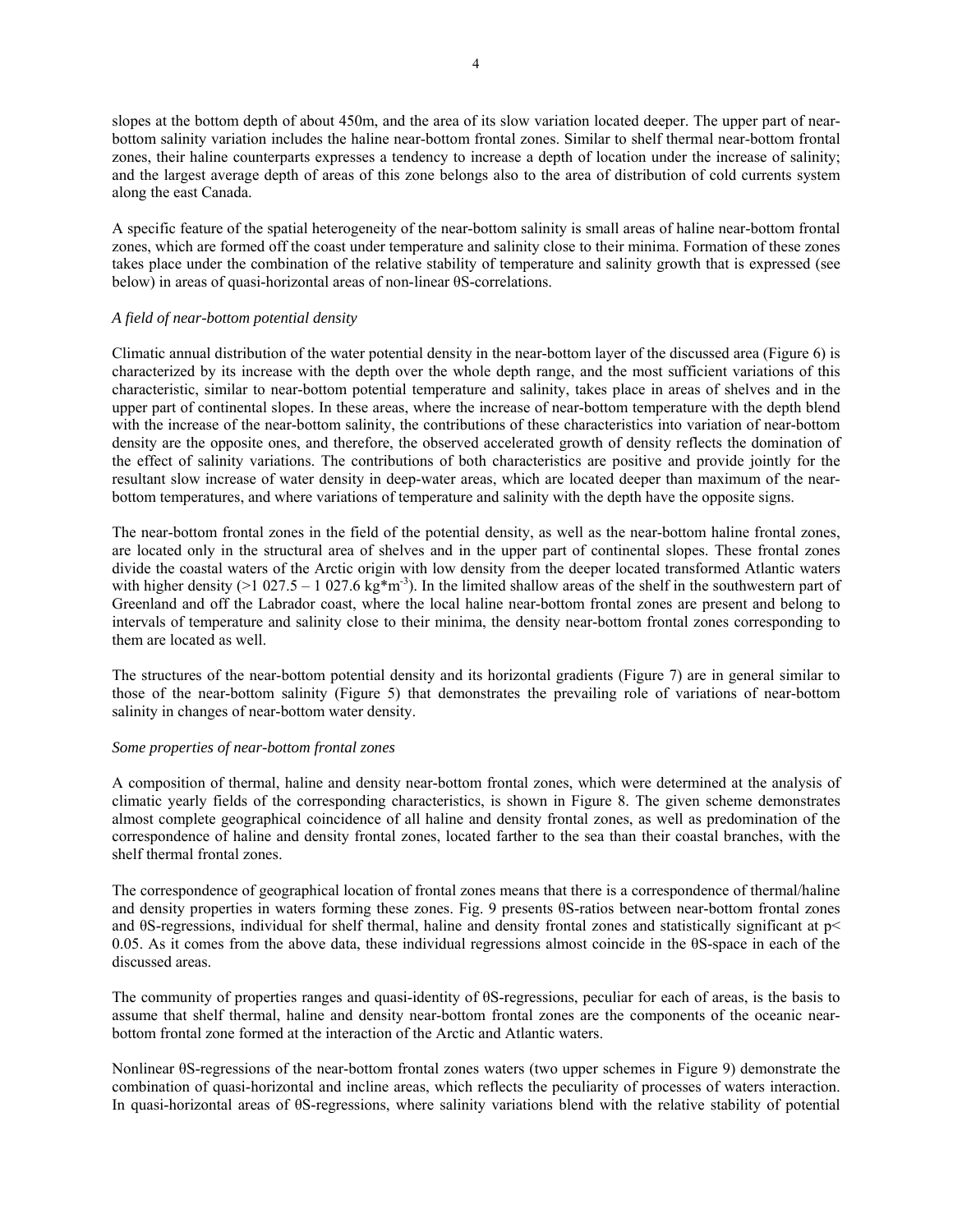temperature, there are conditions for formation of only haline and density frontal zones. Incline areas of nonlinear and linear θS-regressions reflects the conditions of existence of both haline and density and shelf thermal nearbottom frontal zones.

#### **Conclusion**

Thermal/haline and density structure of near-bottom biotopes in the Northwest Atlantic is characterized by the presence of the upper and low structural parts. The upper structural part covers shelves and upper continental slopes and differs by the relatively rapid increase of temperature, salinity and density with the depth, and the lower one is distributed over the rest part of the bottom on the slopes and in the oceanic depressions and corresponds to the combination of the temperature fall branch with continuing and slow increase of salinity and water density. The border between these areas is located close to maximum of near-bottom temperatures at depths of about 400-500 m.

In the upper structural area of the near-bottom layer the shelf thermal, haline and density near-bottom frontal zones are located; they have the same nature and are formed by interaction between the Arctic and transformed Atlantic waters. Haline and density near-bottom frontal zones located in the shallow areas along the coasts of West Greenland and Labrador are specific for combination of heightened variations of salinity and relative stability of potential temperature close minimal values of these characteristics. Nearby shelf edges, where the potential temperature, salinity and potential density increase with the depth, there are both haline and density and shelf thermal near-bottom frontal zones.

In the lower structural area of the near-bottom layer, small variability with the depth of the near-bottom salinity and density blend with heightened temperature contrasts between warm intermediate and cold deep waters only in the limited areas close to the southern part of Greenland and off the Flemish Cap at depths 1 000-2 500 m, where not very distant areas of slope thermal near-bottom frontal zones are located.

#### **Acknowledgement**

The author expresses his sincerely thanks to T. Nosova and A. Ivanov for development of computer programs for selection of data and calculation of horizontal gradients of characteristics, as well as for assistance in computation.

#### **References**

ANON. 1977. Atlas of oceans. The Atlantic and Indian oceans. GUNIO MO SSSR. 306 pp. (in Russian).

ANON. World Ocean Database.2001. http://www.nodc.noaa.gov/OC5/WOD01/pr\_wod01/html

ANON. World Ocean Atlas. 2005. http://www.nodc.noaa.gov/OC5/WOA05/pr\_woa05.html

BUCH, E. 2000. Air-sea-ice conditions off Southwest Greenland, 1981-97. J. Northw. Atl. Fish. Sci., 26: 123-136.

FEDOROV, K. N. 1983. Physical Nature and Structure of Oceanic Fronts. Gidrometeoizdat. 296 pp.

SCHLITSER, R. 2005. Ocean Data View. http://www.awi-bremerhaven.de/GEO/ODV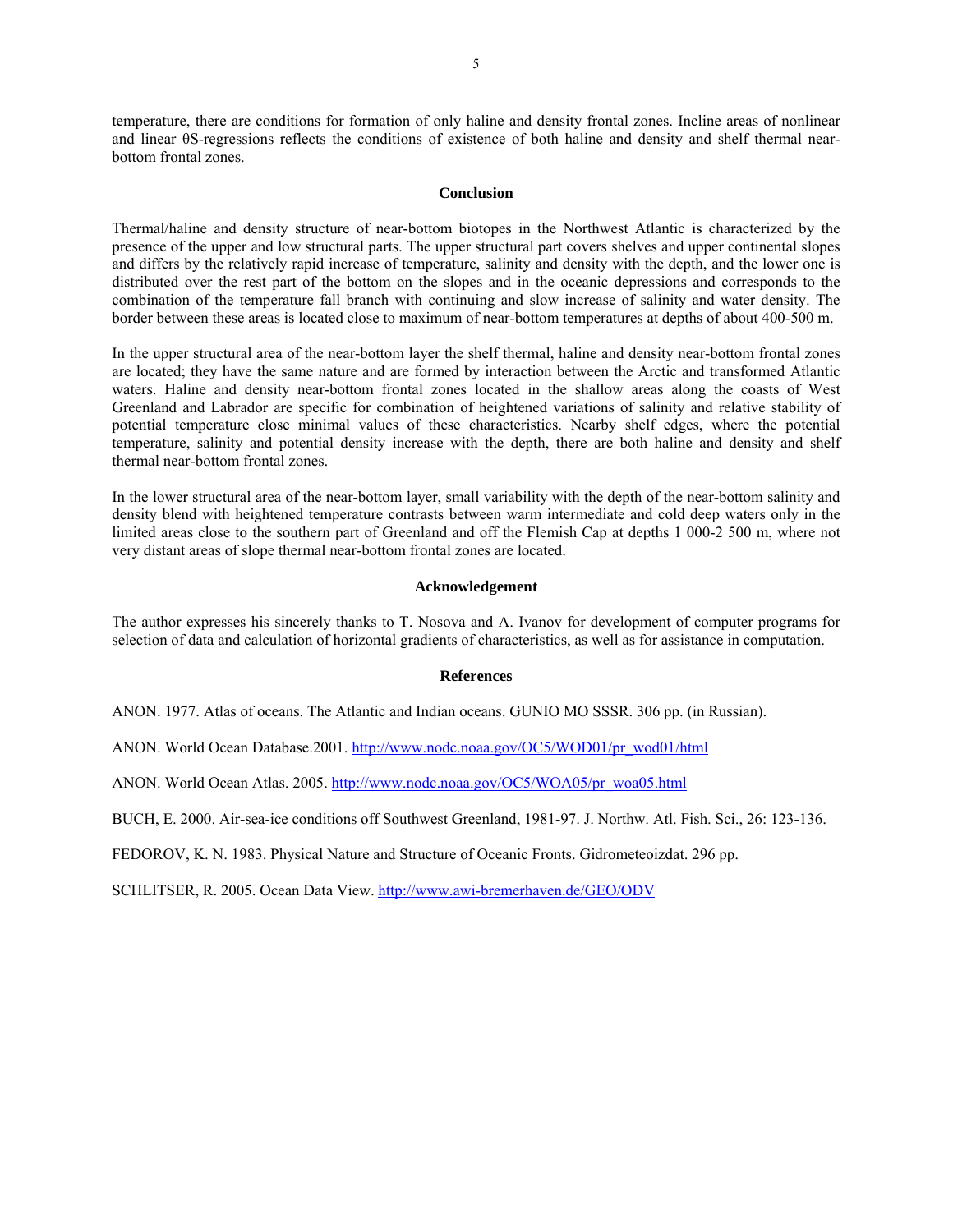

Fig.1. Location of oceanographic stations with near-bottom measurements of temperature and salinity in the Northwest Atlantic. A set is selected from data of WOD01 for the period 1910-2000.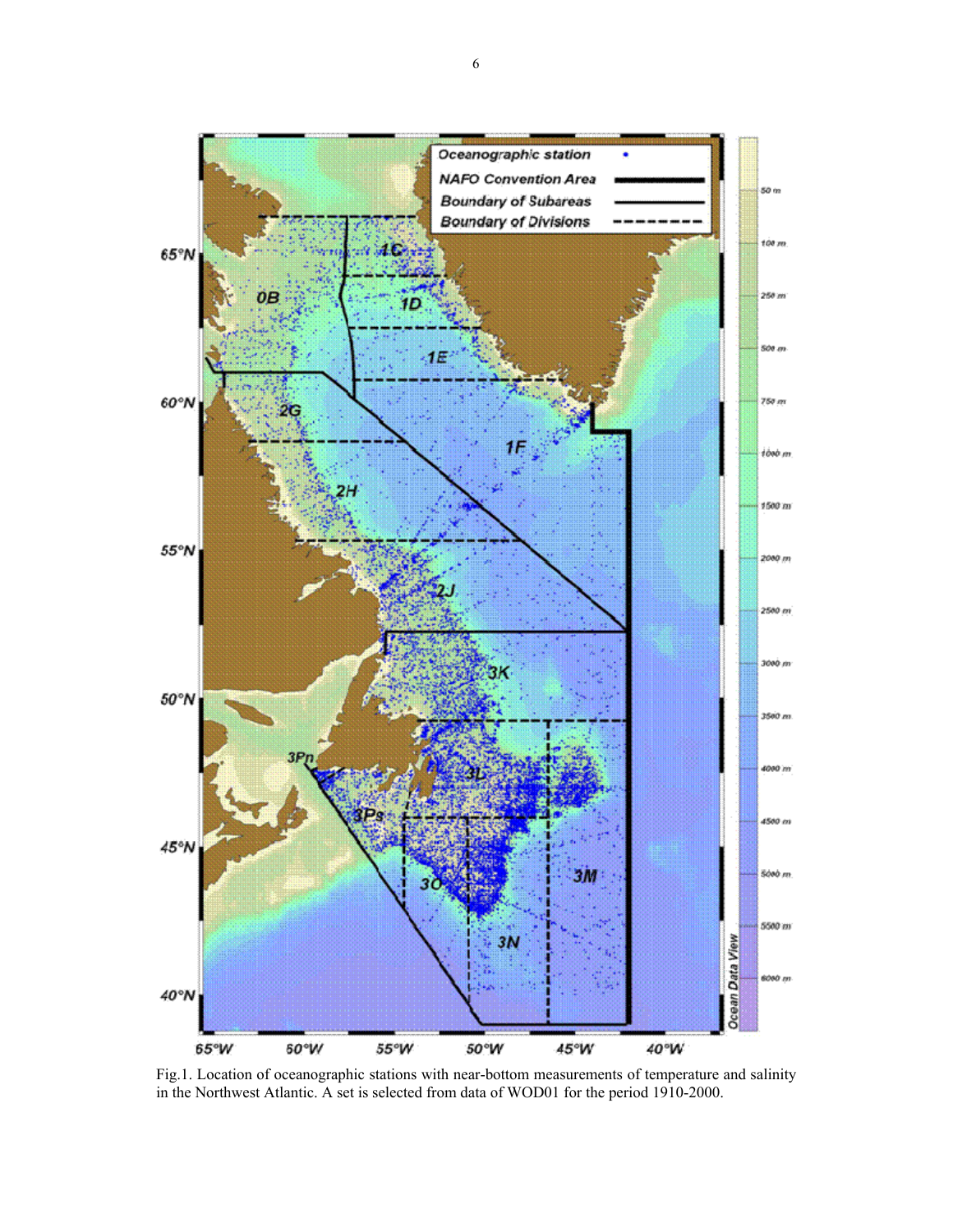

Fig.2. Distribution of potential temperature (°С) and axes of thermal frontal zones in the near-bottom layer. 1 - Isotherms, 2 – Axes of frontal zones; dotted line designates areas of frontal zones with maximum horizontal gradients of the near-bottom potential temperature, which are less than threshold value  $0.045 \degree C \cdot \text{km}^{-1}$  by a value up to 50%.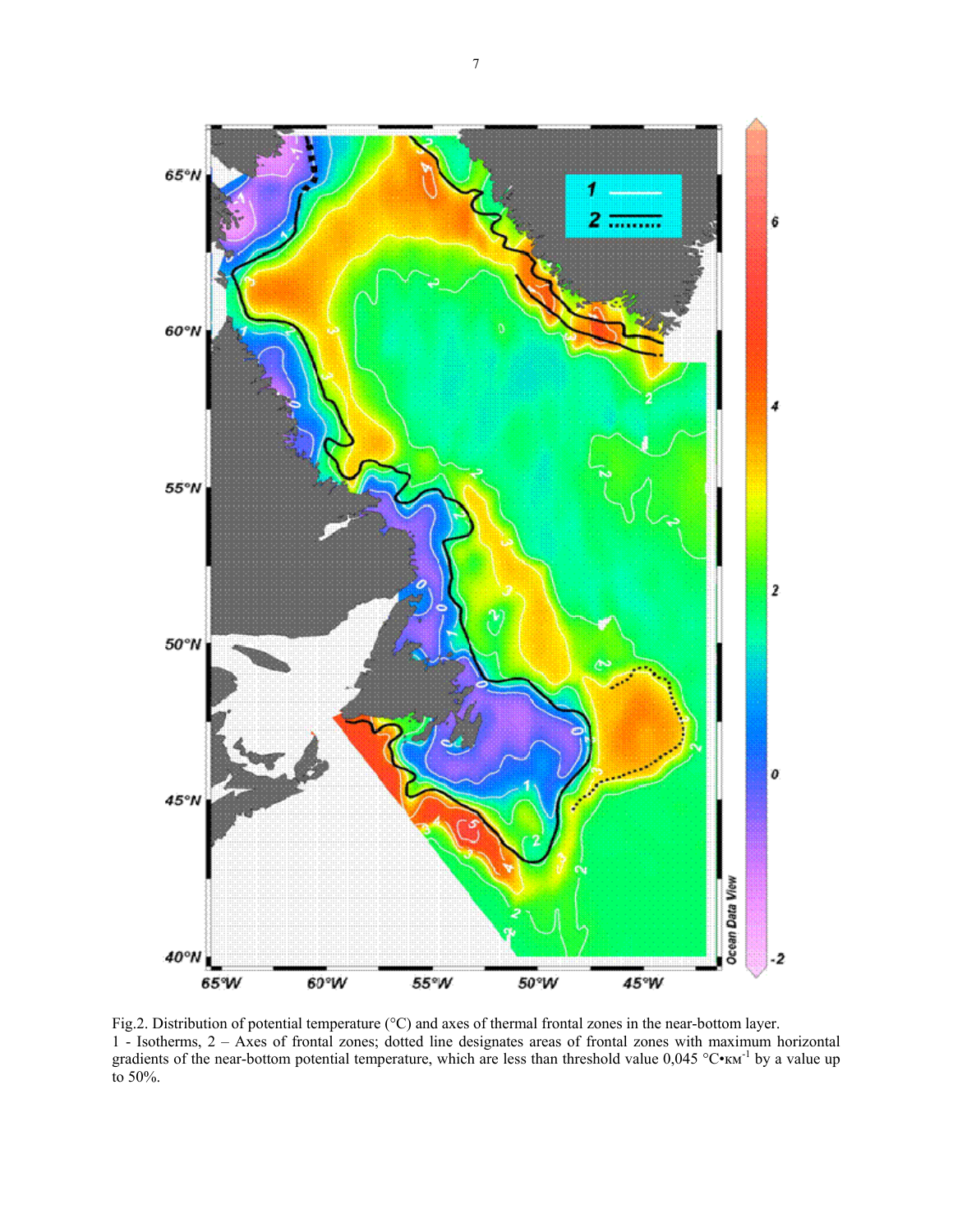

Fig.3. Dependences of water potential temperature (left) and absolute values of horizontal gradients of potential temperature (right) in the near-bottom layer on the bottom depths. 1 – Characteristics outside thermal frontal zones; 2 – Characteristics of shelf thermal frontal zones; 3 – Characteristics of slope thermal frontal zones. In penetrated figures red colour designates the areas, to which the corresponding data belong.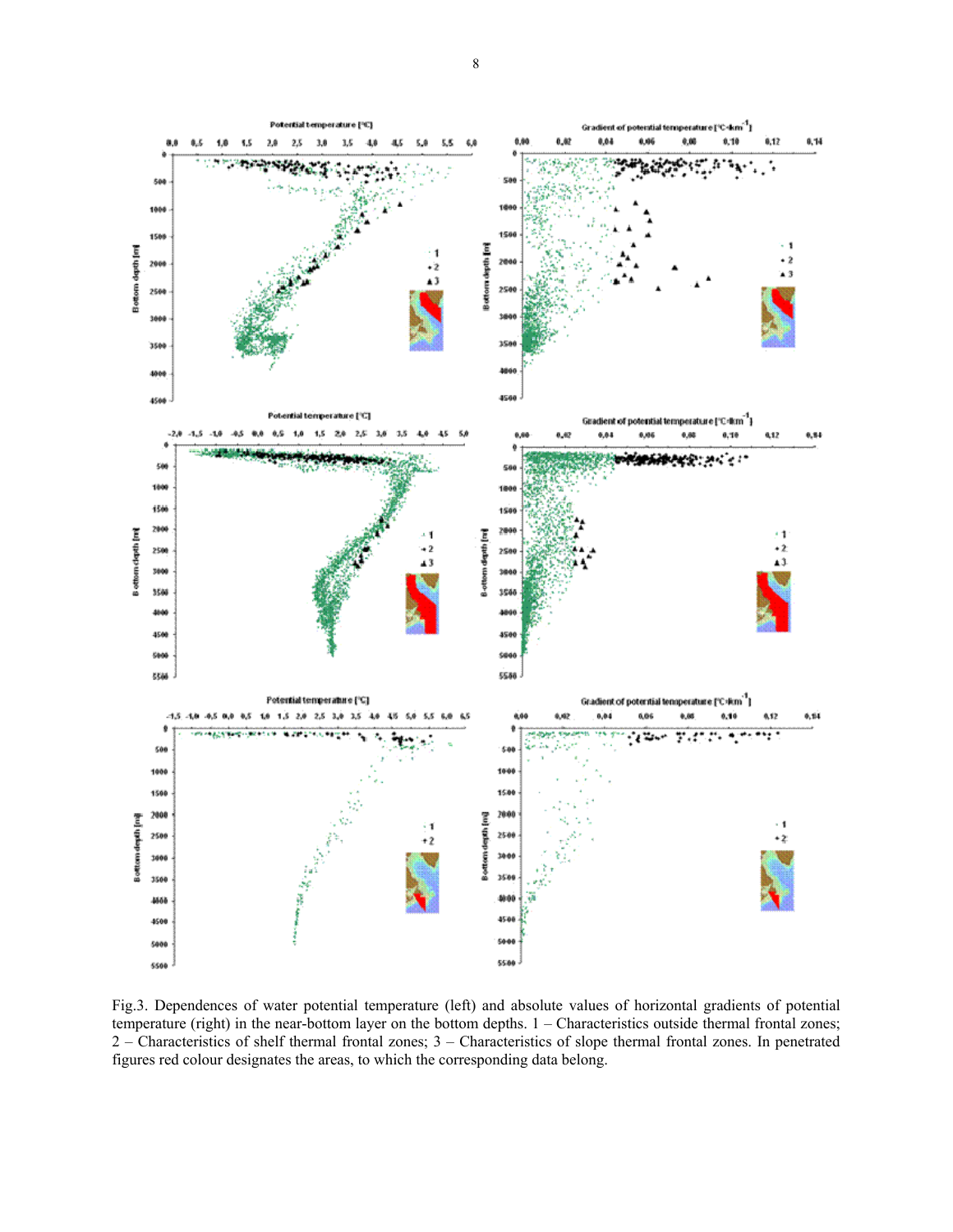

Fig.4. Distribution of water salinity and axes of haline frontal zones in the near-bottom layer. 1 – Isohalines, 2 – Axes of frontal zones; dotted line designates the areas of frontal zones with maximal horizontal gradients of near-bottom salinity, which are less than 0,017  $\text{km}^{-1}$  by a value up to 30%.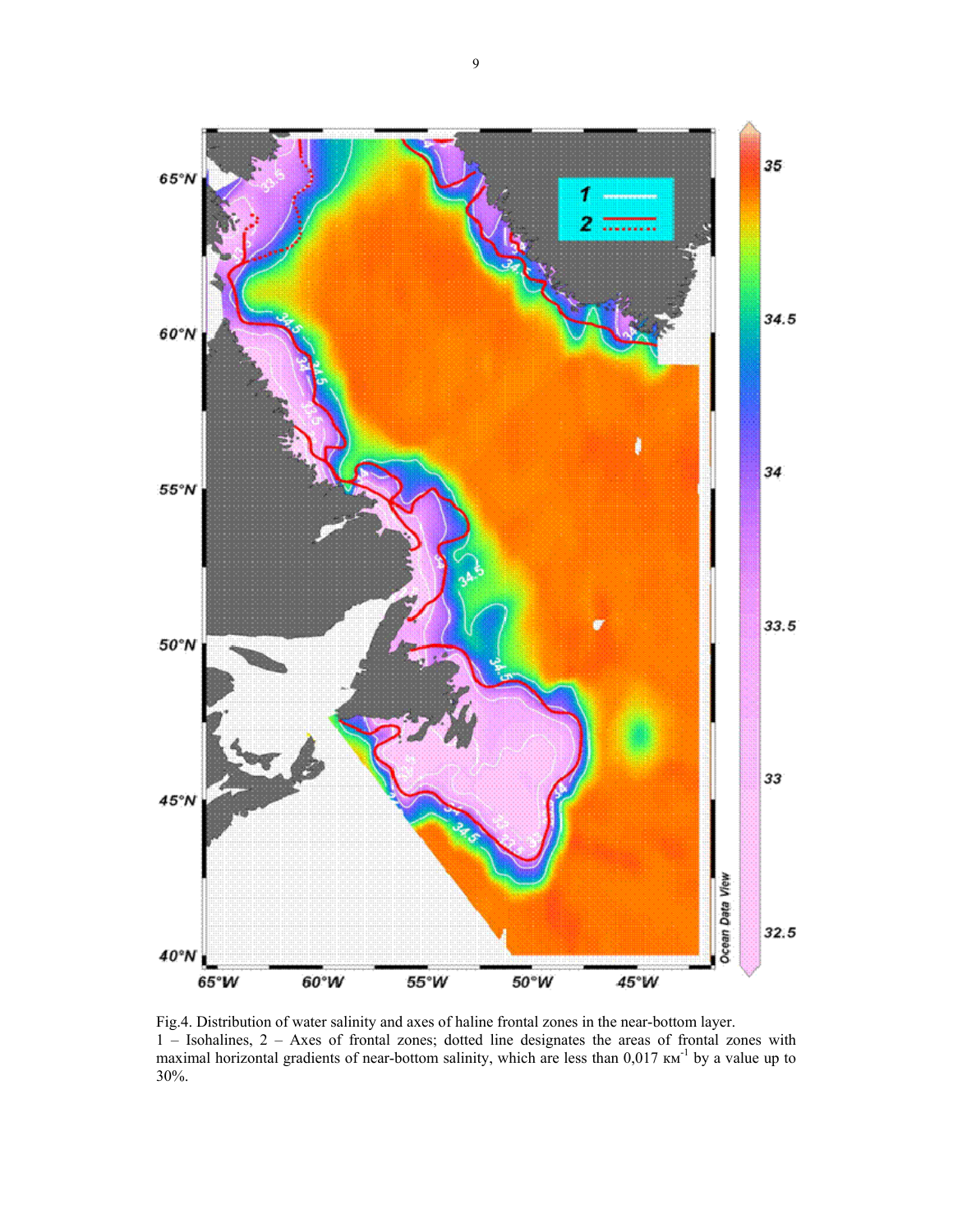

Fig. 5. Dependences of water salinity (left) and absolute values of horizontal gradients of salinity (right) in the nearbottom layer on the bottom depths. 1 – Characteristics outside haline frontal zones; 2 – Characteristics of haline frontal zones. In penetrated figures red colour designates the areas, to which the corresponding data belong.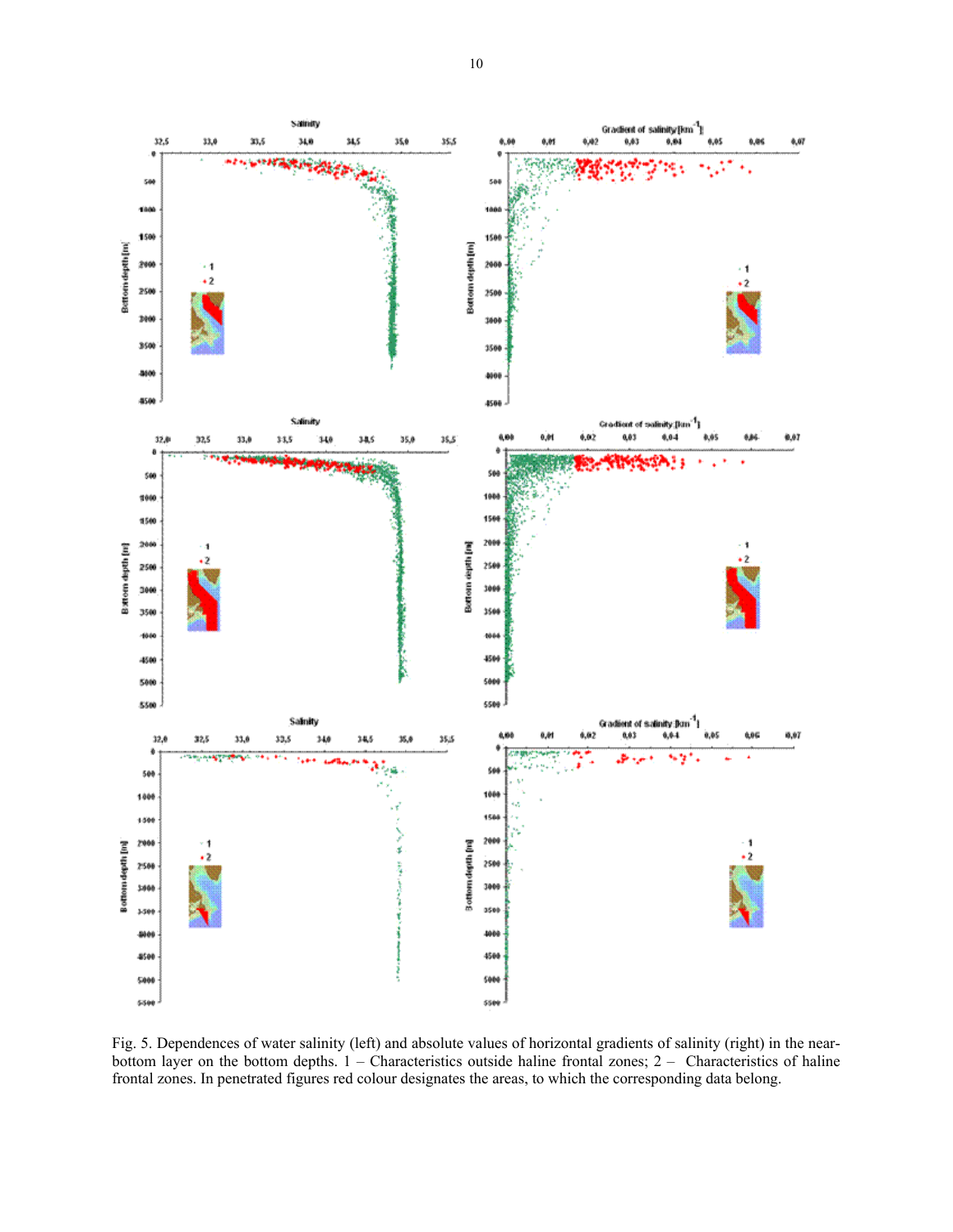

Fig. 6. Distribution of potential water density (kg\*m**-3)** and axes of density frontal zones in the near-bottom layer. 1 – Isopycnics; 2 – Axes of frontal zones; dotted line designates the areas of frontal zones with maximal horizontal gradients of near-bottom potential density, which are less than threshold value 0,012\*10<sup>-3</sup>kg\*m<sup>-4</sup> by a value up to 30%.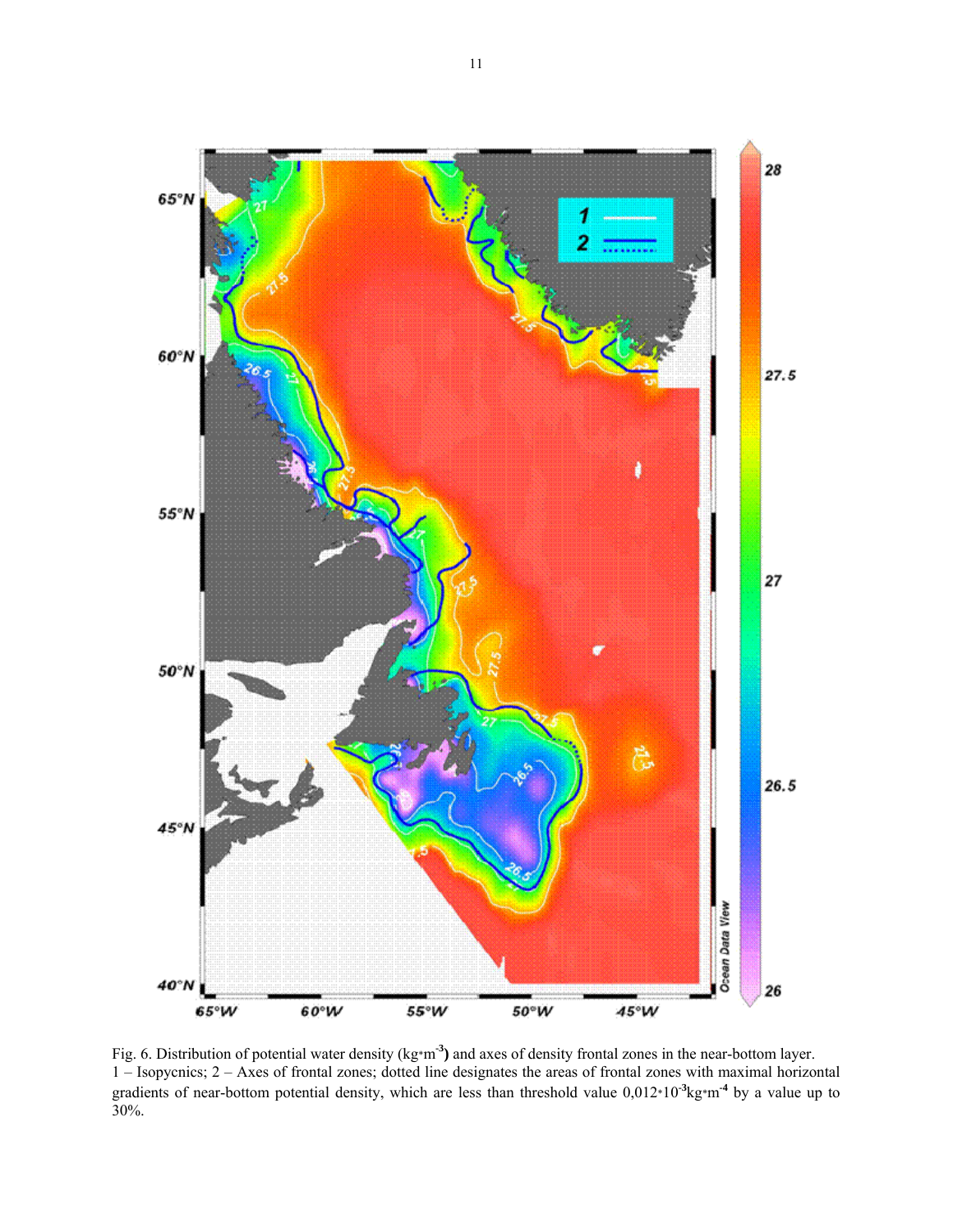

Fig. 7. Dependences of water potential density (left) and absolute values of horizontal gradients of potential temperature (right) in the near-bottom layer on the bottom depths. 1 – Characteristics outside density frontal zones; 2 – Characteristics of density frontal zones. In penetrated figures red colour designates the areas, to which the corresponding data belong.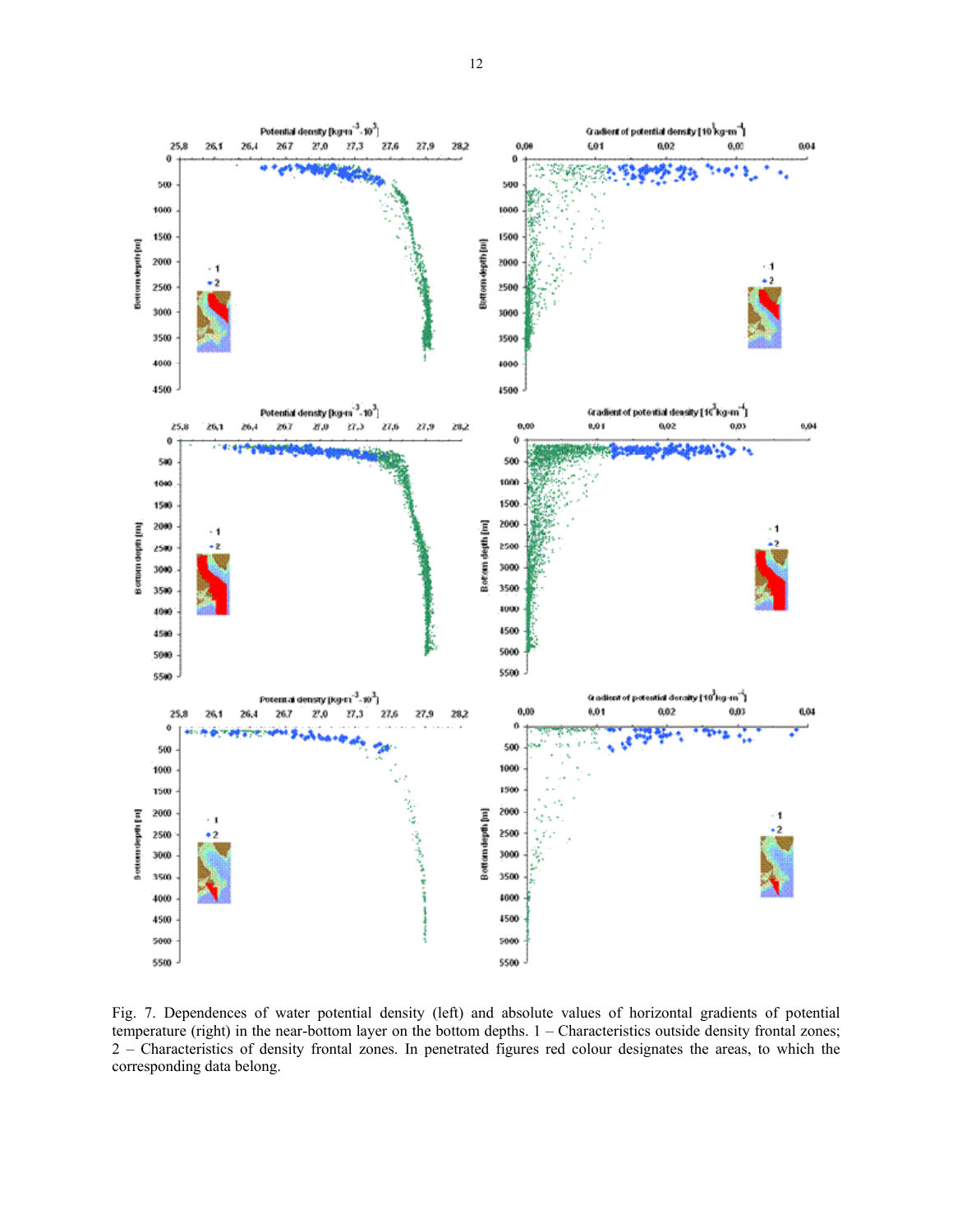

Fig. 8. Location of frontal zones axes in the fields of potential temperature (1), salinity (2) and density (3) of water in the near-bottom layer. Dotted line designates the areas of frontal zones with maximal horizontal gradients of nearbottom characteristics, which are less than threshold values by a value up to 30-50 %.